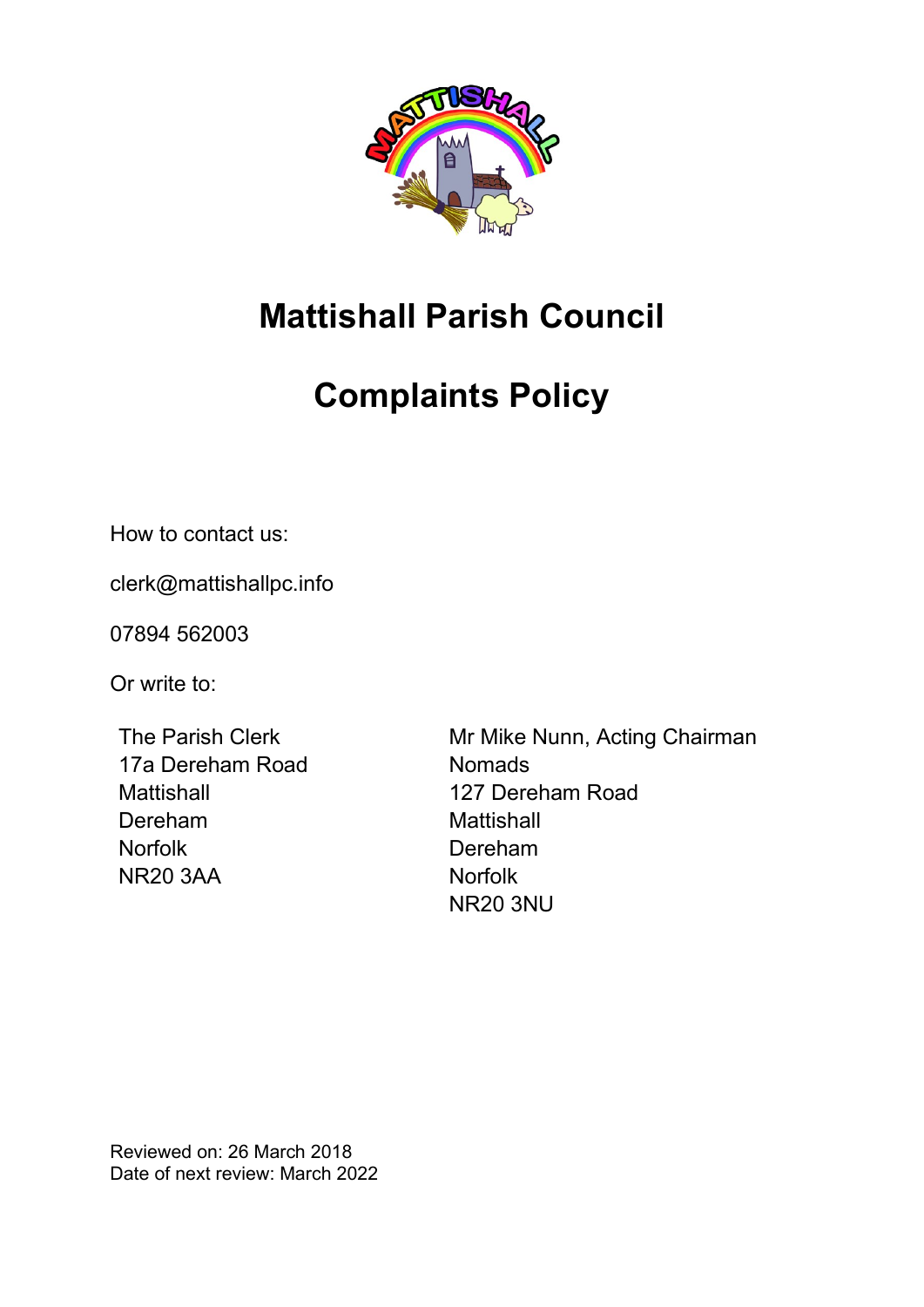## **Introduction**

### **Mattishall Parish Council aims to:**

- Make it easy for anyone to make a complaint.
- Solve problems as quickly as possible.
- Prevent problems from happening again.

### **What this procedure deals with**

From time to time members of the public have complaints about the administration, procedures and decisions of their parish council. This document deals with such complaints.

### **What this procedure doesn't deal with**

The following complaints need to be referred to the relevant body and would not be dealt with by this complaints procedure:

- For matters relating to financial irregularity, contact either the External Auditor, PKF Littlejohn, [https://www.pkf-littlejohn.com,](https://www.pkf-littlejohn.com/) sba@pkf-littlejohn.com
- For matters relating to criminal activity, contact the Police (telephone 101).
- For matters relating to a complaint concerning a councillor's conduct/failure to comply with the Code of Conduct, please contact the Council Chairman in the first instance. Extreme cases may be submitted to the local Monitoring Officer. Write to: Breckland District Council, Elizabeth House, Walpole Loke, Dereham NR19 1EE, or telephone 01362 656870.
- For matters relating to employee conduct, this would be dealt with through the internal disciplinary procedure via the Chairman of the Parish Council (details on the front page).

### **When we hear from you**

We will deal with any formal complaints about the Council as quickly as possible. We will contact you within 10 working days of us hearing from you to either give you a full answer or give you a progress report and explain why we need more time to investigate further. We will also tell you when you can expect a full answer.

### **Confidentiality**

Your complaint will be treated in confidence. Full details of the complaint will only be given to those councillors/members of staff concerned. Your personal data will not be shared outside of the Council unless you give us permission for us to do so. Please refer to the Council's privacy notice on the website.

The following procedure has been approved by Mattishall Parish Council as a way of ensuring that complainants can feel satisfied that, at the very least, their complaint has been properly and fully considered.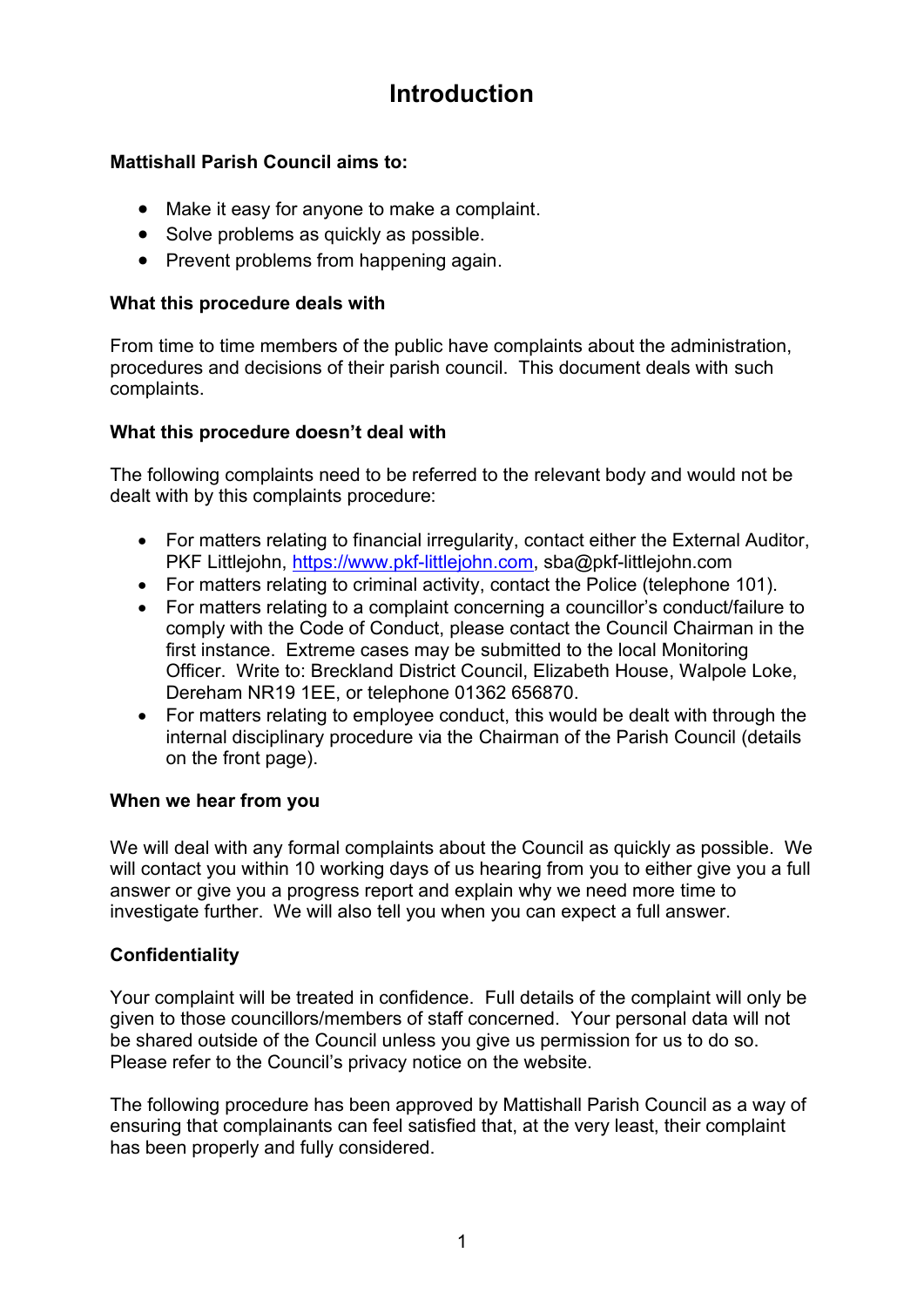### **Mattishall Parish Council Complaints procedure**

#### 1. **Informal complaint**

- 1.1 The Council envisages that most complaints can be resolved easily and amicably through this route. Complaints must be directed to the Clerk, or Chairman if the complaint is about the Clerk. A complainant may advise a Councillor of the details of a complaint but individual Councillors are not able to resolve complaints.
- 1.2 If an informal approach does not resolve the issue, or the complaint is deemed particularly serious, the formal complaints procedure outlined below should be followed.

#### 2. **Formal complaint**

- 2.1 If a complaint about the Council is notified orally to the Clerk or Chairman and the complaint is unresolved, the complainant shall be asked to put the complaint in writing to the Clerk on the form provided. The Clerk will acknowledge receipt of the complaint within 10 working days.
- 2.2 The Clerk [or other nominated officer] will carry out an initial investigation into the complaint and will, within 10 days, provide the complainant with an update on progress, or a suggested resolution. If the complainant is satisfied with the resolution the complaint is closed. The Clerk will report to the Council through the Clerk's report. The summary will exclude the names and other personal data of the complainant.
- 2.3 If the complaint remains unresolved, or the complainant is not satisfied with the proposed resolution, the matter will be referred to the Complaints Panel of the Council.

### 3. **Complaints Panel**

- 3.1 When necessary, the Council will appoint a Complaints Panel to fully investigate the complaint. The Panel will be constituted of all members of the Council to ensure that three councillors are available, one of which will be the Chairman. The Panel has delegated authority from the Parish Council to review and decide on complaints. A letter will be sent to the complainant with the date of the Panel meeting. It is expected that the Panel will meet within 15 working days of being notified by the Clerk. If the Panel is unable to meet within this time, all parties will be notified of the date of the meeting and the reason for the delay.
- 3.2 The complainant shall be invited to attend a meeting and to bring with them a representative if they wish.
- 3.3 Seven clear working days prior to the meeting, the complainant shall provide the Council with copies of any documentation or other evidence relied on. The Council shall provide the complainant with copies of any documentation upon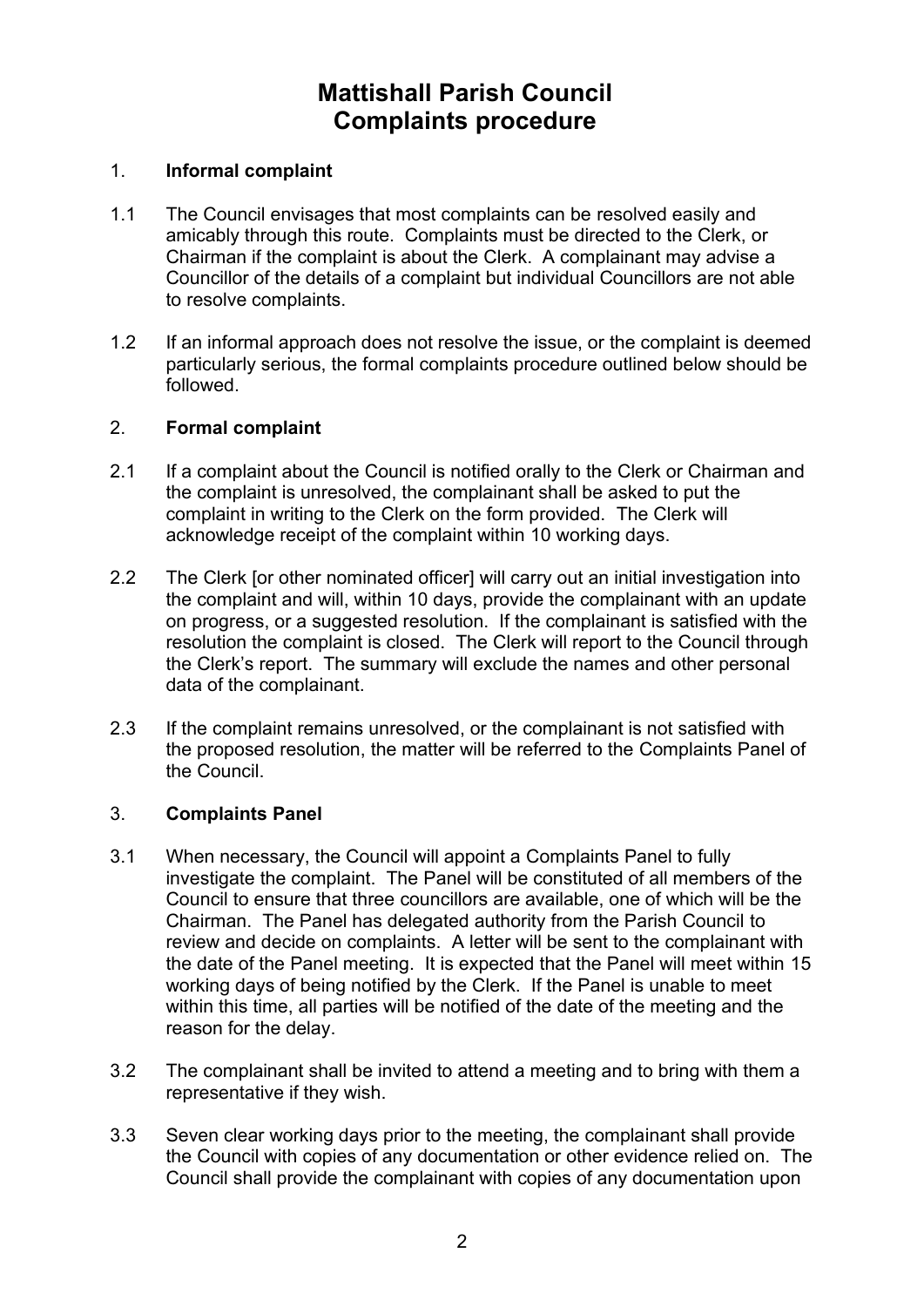which they wish to rely at the meeting and shall do so promptly, allowing the claimant the opportunity to read the material in good time for the meeting.

### 4. **At the meeting**

- 4.1 The Council shall consider whether the circumstances of the meeting warrant the exclusion of the public and the press. Any decision on a complaint shall be announced at the Council meeting in public.
- 4.2.1 The Chairman should introduce everyone and explain the procedure.
- 4.3 The complainant (or representative) shall be invited to outline the grounds for complaint and, thereafter, questions may be asked by (i) the Clerk or other nominated officer and then (ii) members.
- 4.4 The Clerk will have an opportunity to explain the Council's position and questions may be asked by (i) the complainant and (ii) members.
- 4.5 The Clerk and then the complainant should be offered the opportunity to summarise their position.
- 4.6 The Clerk and the complainant should be asked to leave the room while panel members decide whether or not the grounds for the complaint have been made. If a point of clarification is necessary, both parties should be invited back. In any case, both parties return to hear the decision. If the decision is unlikely to be finalised on that day they should be advised when the decision is likely to be made and when it is likely to be communicated to them.

### 5. **After the meeting**

- 5.1 The decision should be confirmed in writing within 10 working days together with details of any action to be taken.
- 5.2 The announcement of any decision will be made in public at the next Council meeting.

### 6. **Other points of interest**

6.1 Complaints incident book - A complaints incident book will be kept in the Council Office. Staff involved in an incident or disagreement whether giving rise to complaint or not with a member of the public or councillor must enter the details of it in this book within twenty-four hours of the incident taking place. An incident is considered as a situation where voices are raised, strong language used or threatening or violent behaviour is experienced by whatever medium. All complaints received in writing will be entered in this book.